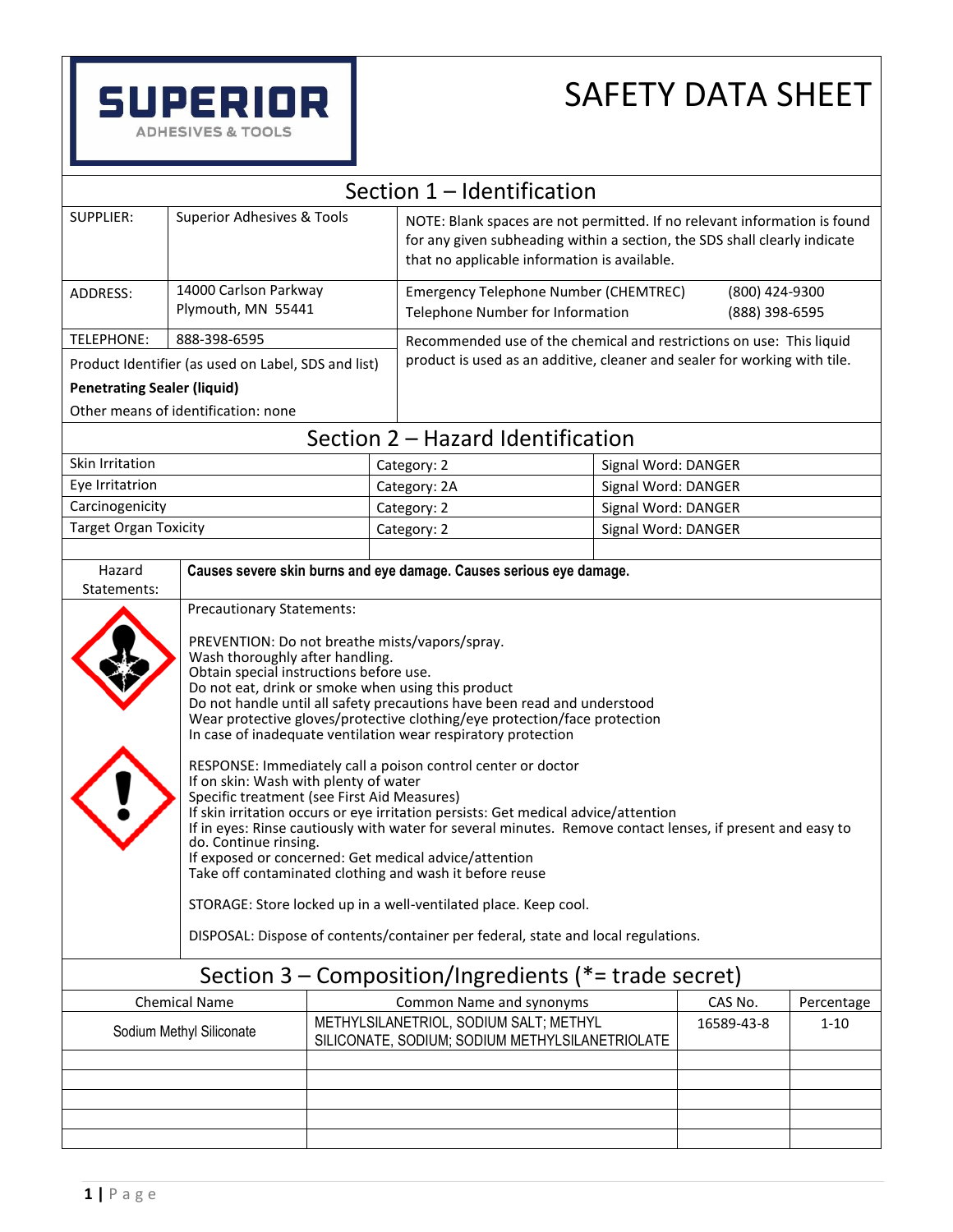### Section 4 – First Aid Measures

INHALATION: If exposed or concerned: Immediately call a poison center/doctor.

SKIN CONTACT: If on skin, wash with plenty of water. If skin irritation occurs: Get medical advice/attention. Seek medical treatment in all cases of prolonged skin exposure to Penetrating Sealer. Take off contaminated clothing and wash it before reuse.

EYE CONTACT: If in eyes: rinse with water for several minutes. Remove contacts, continue rinsing. If irritation results from exposure, get medical attention.

INGESTION: If swallowed: Call a poison center/doctor. Do not induce vomiting. Rinse mouth. May cause burns to mouth, throat and stomach.

MOST IMPORTANT SYMPTOMS/EFFECTS: Acute: May cause mild or severe irritation. May cause respiratory tract irritation. Delayed: Repeated skin exposure can produce local skin destruction or dermatitis. Repeated or prolonged contact with spray or mist may produce chronic eye irritation and severe skin irritation.

IMMEDIATE MEDICAL ATTENTION/SPECIAL TREATMENT: Poison Center, Emergency Medical Services

# Section 5 – Fire-Fighting Measures

SUITABLE EXTINGUISHING MEDIA: Penetrating Sealer does not pose a serious fire hazard, however normal fires should be extinguished using CO2, or Dry Chemical (AB, BC, ABC) extinguishers

SPECIAL FIRE-FIGHTING PROCEDURES: NONE. Although Penetrating Sealer poses no fire-related hazards, a self-contained breathing apparatus is recommended to limit exposure to combustion products when fighting any fire.

UNUSUAL FIRE AND EXPLOSION HAZARDS: None

**HEALTH FLAMMABILITY PHYSICAL HAZARDS**

**Penetrating Sealer**

 $\overline{2}$ 

 $\mathbf 0$ 

 $\bf{0}$ 

NFPA Rating: Health: 2 Flammability: 0 Reactivity: 0

## Section 6 – Accidental Release Measures

PERSONAL PRECAUTIONS: Keep unnecessary personnel away. Keep people away from and upwind of spill/leak. Do not breathe mist or vapor. Do not touch damaged containers or spilled material unless wearing appropriate PPE and protective clothing. Ensure adequate ventilation.

PROTECTIVE EQUIPMENT: If eye contact is expected while using this product, ANSI Z87 approved safety goggles are suggested. If skin exposure is possible, wear chemical resistant gloves and protective clothing.

EMERGENCY PROCEDURES: None Expected

METHODS AND MATERIALS FOR CONTAINMENT AND CLEANING UP: Small spills can be handled with simple absorbent material. Large spills may require diking to prevent flow into drains, waterways, etc. Absorb in vermiculite, cellulose, dry sand, or other similar material and place into containers for proper disposal.

# Section 7 – Handling and Storage

PRECAUTIONS FOR SAFE HANDLING: Do not breathe mist or vapor. Avoid contact with skin. Avoid contact with eyes. Avoid contact during pregnancy/while nursing. Avoid prolonged exposure. Avoid contact with clothing. Provide adequate ventilation. Wear appropriate personal protective equipment. Observe good industrial hygiene practices. When using, do not eat, drink or smoke. Wash hands thoroughly after handling. Avoid release to the environment. Do not empty into drains.

CONDITIONS FOR SAFE STORAGE INCLUDING INCOMPATIBILITIES: Keep container closed when not in use. Store in cool, dry area with adequate ventilation.

#### Section 8 – Exposure Controls/Personal Protection

| Component                | OSHA PEL; TWA                                     | <b>ACGIH TLV</b>                                  |  |
|--------------------------|---------------------------------------------------|---------------------------------------------------|--|
| Sodium Methyl Siliconate | 15 mg/m <sup>3</sup> (T); 5 mg/m <sup>3</sup> (R) | 10 mg/m <sup>3</sup> (T); 5 mg/m <sup>3</sup> (R) |  |
|                          |                                                   |                                                   |  |
|                          |                                                   |                                                   |  |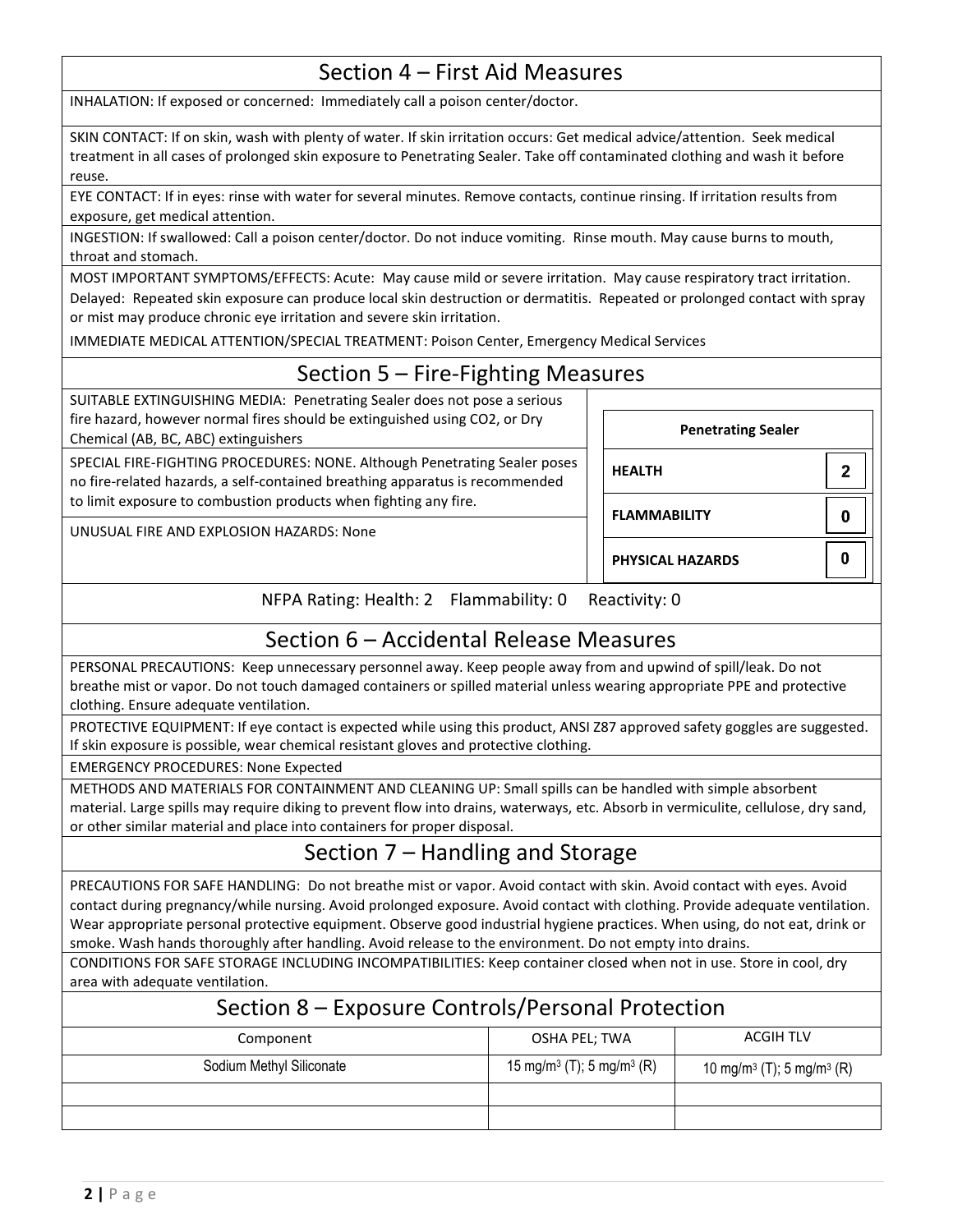APPROPRIATE ENGINEERING CONTROLS: Use sufficient local exhaust ventilation, or other engineering controls to keep airborne concentrations of vapors below the OSHA PEL. General ventilation should be sufficient for most operations. Local exhaust ventilation may be necessary for some operations.

PERSONAL PROTECTIVE EQUIPMENT: Use ANSI-approved eye protection and chemical resistant gloves. Sealed goggles are recommended when applying, spraying, or misting.

RESPIRATORY PROTECTION: RESPIRATORY PROTECTION: Where inhalation of mists or vapors is likely, a respirator equipped with an organic vapor cartridge and a HEPA filter is recommended if there is any chance of exceeding PEL's.

EYE/FACE PROTECTION: Under normal conditions, wear safety goggles that meet the ANSI Z87.1 standard. In high use conditions wear ANSI-approved unvented safety goggles. DO NOT wear contact lenses.

HAND PROTECTION: Wear chemical protective gloves resistant to alkaline or caustic materials. DO NOT rely on barrier creams; barrier creams should not be used in place of chemical-resistant gloves. Nitrile gloves are recommended.

PROTECTIVE CLOTHING: Wear long pants and long-sleeved shirts while working with this material. Consider wearing chemical protective clothing.

## Section 9 – Physical and Chemical Properties

| APPEARANCE: Liquid                                     | <b>ODOR: None</b>                        |
|--------------------------------------------------------|------------------------------------------|
| pH: 13                                                 | Melting/FREEZING PT: $32^{\circ}F$ (0°C) |
| BOILING POINT: The lowest known value is 212°F (100°C) | <b>FLASH POINT: N/A</b>                  |
| FLAMMABILITY: N/A                                      | <b>EVAPORATION RATE: N/A</b>             |
| VAPOR DENSITY: N/A                                     | RELATIVE DENSITY: 1.24 g/cc              |
| VAPOR PRESSURE: $<$ 1 mm Hg @ 20°C                     | %VOLATILE BY VOLUME: None                |
| PARTITION COEFFICIENT: n-OCTANOL/WATER: N/A            | VISCOSITY: 10 cSt                        |
| AUTO IGNITION TEMPERATURE: N/A                         | <b>SOLUBILITY IN WATER: Miscible</b>     |

### Section 10 – Stability and Reactivity

REACTIVITY: None

CHEMICAL STABILITY: Product is stable under normal conditions

POSSIBILITY OF HAZARDOUS REACTIONS: Avoid mixing with acids

CONDITIONS TO AVOID: none

INCOMPATIBLE MATERIALS: Strong acids. Strong oxidizing substances. Aluminum metal.

HAZARDOUS DECOMPOSITION PRODUCTS: Carbon dioxide. Silicon dioxide. Sodium hydroxide

#### Section 11 – Toxicological Information

Routes of Entry: Inhalation: YES Ingestion: YES Eye: YES Skin: YES

SYMPTOMS RELATED TO THE PHYSICAL, CHEMICAL AND TOXICOLOGICAL CHARACTERISTICS: May cause mild or severe irritation. Prolonged exposure can cause severe skin irritation. An allergic response is possible. Penetrating Sealer is severely irritating to the eyes. Symptoms may include stinging, tearing, redness, swelling, and blurred vision. May cause redness and pain.

IMMEDIATE AND DELAYED EFFECTS: Exposure to airborne mist or vapor may cause respiratory tract irritation. Penetrating Sealer should not be eaten.

CHRONIC EFFECTS FROM SHORT-TERM AND LONG-TERM EXPOSURE: Prolonged inhalation may be harmful. Prolonged exposure may cause chronic effects. May cause damage to organs through prolonged or repeated exposure.

LD50/LC50: Oral LD50 rat: Oral LD50, rat: > 90 mL/kg

Oral LD50, rabbit: Not determined

Inhalation LC50, mouse: Not determined

Dermal LD50, rat: > 2g/kg

Carcinogenicity: Cancer. The International Agency for Research on Cancer (IARC) ranks Coconut diethanolamide (CAS# 68603- 42-9) as 2B Possibly carcinogenic to humans. The National Toxicology Program (NTP) classifies Coconut diethanolamide (CAS# 68603-42-9) as a Suspect Carcinogen.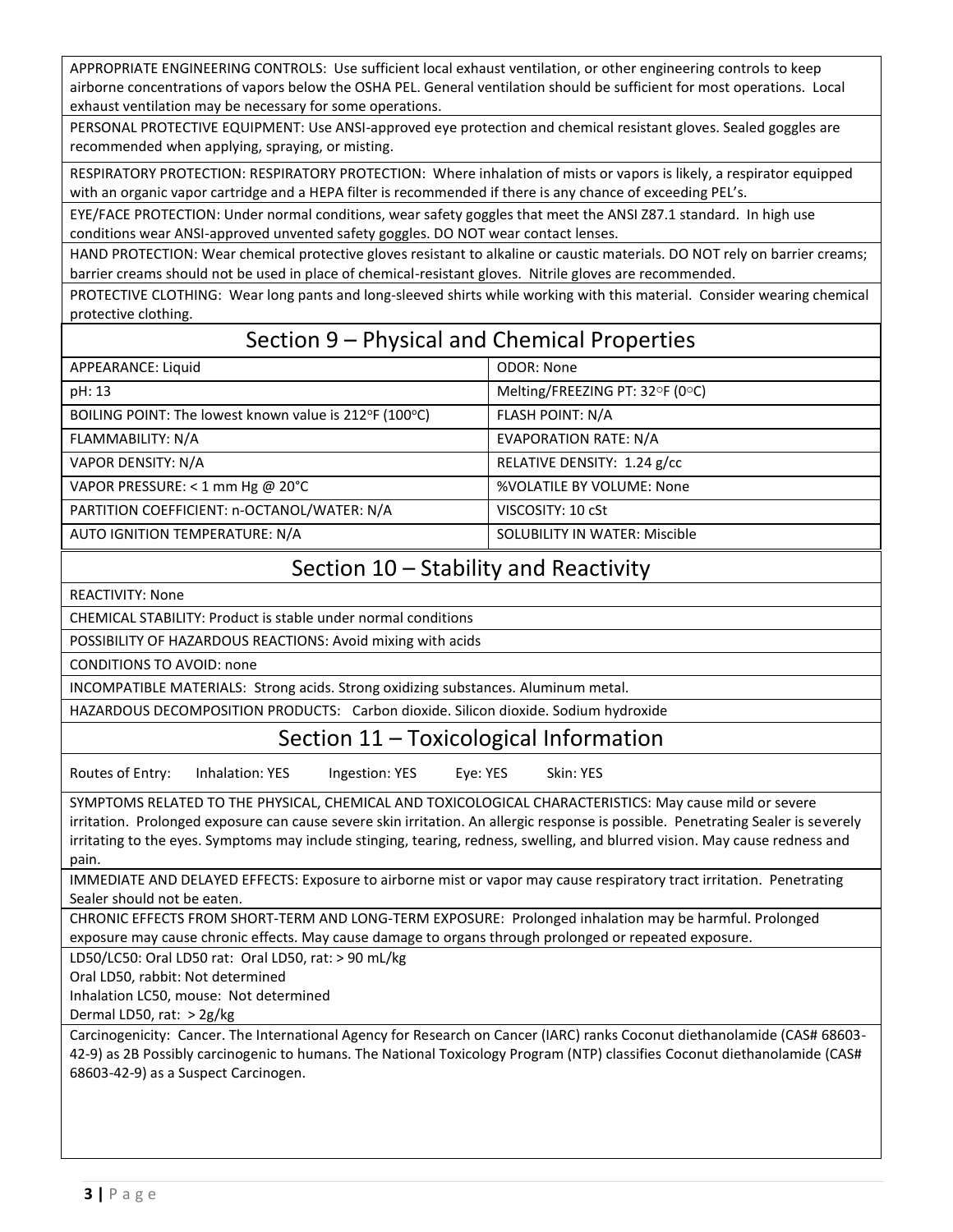| Section 12 – Ecological Information (Non-mandatory)                                                                                                                                                                                                                              |                                             |       |                                                                             |                                                                                |  |  |  |  |
|----------------------------------------------------------------------------------------------------------------------------------------------------------------------------------------------------------------------------------------------------------------------------------|---------------------------------------------|-------|-----------------------------------------------------------------------------|--------------------------------------------------------------------------------|--|--|--|--|
| ECOTOXICITY: Toxic to aquatic life. Harmful<br>to aquatic life with long lasting effects.                                                                                                                                                                                        |                                             | Known | <b>BIO ACCUMULATIVE POTENTIAL: None</b>                                     | OTHER ADVERSE EFFECTS (such<br>as hazardous to the ozone<br>layer): None known |  |  |  |  |
| PERSISTENCE AND DEGRADABILITY: Stable<br>under normal conditions                                                                                                                                                                                                                 |                                             |       | MOBILITY IN SOIL: No Testing Data Available                                 |                                                                                |  |  |  |  |
| Section 13 – Disposal Considerations (Non-mandatory)                                                                                                                                                                                                                             |                                             |       |                                                                             |                                                                                |  |  |  |  |
| WASTE DISPOSAL OF SUBSTANCE: Do not discharge into waterways, drains, or sewer systems.                                                                                                                                                                                          |                                             |       |                                                                             |                                                                                |  |  |  |  |
| CONTAINER DISPOSAL: Dispose of in accordance with federal, state and local regulations.                                                                                                                                                                                          |                                             |       |                                                                             |                                                                                |  |  |  |  |
| <b>RCRA: None listed</b>                                                                                                                                                                                                                                                         |                                             |       |                                                                             |                                                                                |  |  |  |  |
|                                                                                                                                                                                                                                                                                  |                                             |       | Section 14 – Transport Information (Non-mandatory)                          |                                                                                |  |  |  |  |
|                                                                                                                                                                                                                                                                                  |                                             |       | DOT, IATA, IMO/IMDG SHIPPING INFORMATION                                    |                                                                                |  |  |  |  |
| <b>UN Identification Number: UN1719</b>                                                                                                                                                                                                                                          |                                             |       | Proper Shipping Name: Not applicable                                        |                                                                                |  |  |  |  |
| Hazard Class: Caustic alkali liquids, n.o.s.                                                                                                                                                                                                                                     |                                             |       | Secondary Risk: Not applicable                                              |                                                                                |  |  |  |  |
| Packing Group: II - Medium Danger                                                                                                                                                                                                                                                |                                             |       |                                                                             | Label(s) Required: Not applicable                                              |  |  |  |  |
| <b>Environmental Hazards: None</b>                                                                                                                                                                                                                                               |                                             |       | Transport in Bulk: Not applicable (per Annex II of<br>MARPOL 73/78 and IBC) |                                                                                |  |  |  |  |
| Section 15 – Regulatory Information (Non-mandatory)                                                                                                                                                                                                                              |                                             |       |                                                                             |                                                                                |  |  |  |  |
| U.S. SARA REPORTING REQUIREMENTS: The components of this mixture are not subject to the reporting requirements of<br>Sections 302, 304 and 313 of Title II of the Superfund Amendments and Reauthorization Act.                                                                  |                                             |       |                                                                             |                                                                                |  |  |  |  |
| <b>Chemical Name</b>                                                                                                                                                                                                                                                             | <b>SARA 302</b><br>(40 CFR 355, Appendix A) |       | <b>SARA 304</b><br>(40 CFR 355, Table 302.4)                                | <b>SARA 313</b><br>(40 CFR 372.65)                                             |  |  |  |  |
| U.S. SARA THRESHOLD PLANNING QUANTITY: There are no specific Threshold Planning Quantities for the components of this<br>product. The default Federal SDS submission and inventory requirement filing threshold of 10,000 lbs (4,540 kg) therefore<br>applies, per 40 CFR 370.20 |                                             |       |                                                                             |                                                                                |  |  |  |  |
| U.S. CERCLA REPORTABLE QUANTITY (RQ): None<br>U.S. TSCA INVENTORY STATUS: Coconut diethanolamide, CAS# 68603-42-9 is not listed on the TSCA inventory                                                                                                                            |                                             |       |                                                                             |                                                                                |  |  |  |  |
| TSCA SIGNIFICANT NEW USE RULE: None of the chemicals in this mixture have a SNUR under TSCA.                                                                                                                                                                                     |                                             |       |                                                                             |                                                                                |  |  |  |  |
| OTHER U.S. FEDERAL REGULATIONS: Not applicable                                                                                                                                                                                                                                   |                                             |       |                                                                             |                                                                                |  |  |  |  |
| CLEAN AIR ACT: This material does not contain any hazardous air pollutants<br>This material does not contain any Class 1 Ozone depletors<br>This material does not contain any Class 2 Ozone depletors                                                                           |                                             |       |                                                                             |                                                                                |  |  |  |  |
| CLEAN WATER ACT: None of the chemicals in this mixture are listed as Hazardous Substances under the CWA                                                                                                                                                                          |                                             |       |                                                                             |                                                                                |  |  |  |  |
| None of the chemicals in this mixture are listed as Priority Pollutants under the CWA                                                                                                                                                                                            |                                             |       |                                                                             |                                                                                |  |  |  |  |
| None of the chemicals in this mixture are listed as Toxic Pollutants under the CWA                                                                                                                                                                                               |                                             |       |                                                                             |                                                                                |  |  |  |  |
| OSHA: None of the chemicals in this mixture are considered highly hazardous by OSHA                                                                                                                                                                                              |                                             |       |                                                                             |                                                                                |  |  |  |  |
| CALIFORNIA SAFE DRINKING WATER AND TOXIC ENFORCEMENT ACT (PROPOSITION 65): This product contains a chemical<br>known to the State of California to cause cancer and birth defects or other reproductive harm.                                                                    |                                             |       |                                                                             |                                                                                |  |  |  |  |
| California No Significant Risk Level: None of the chemicals in this product are listed.                                                                                                                                                                                          |                                             |       |                                                                             |                                                                                |  |  |  |  |